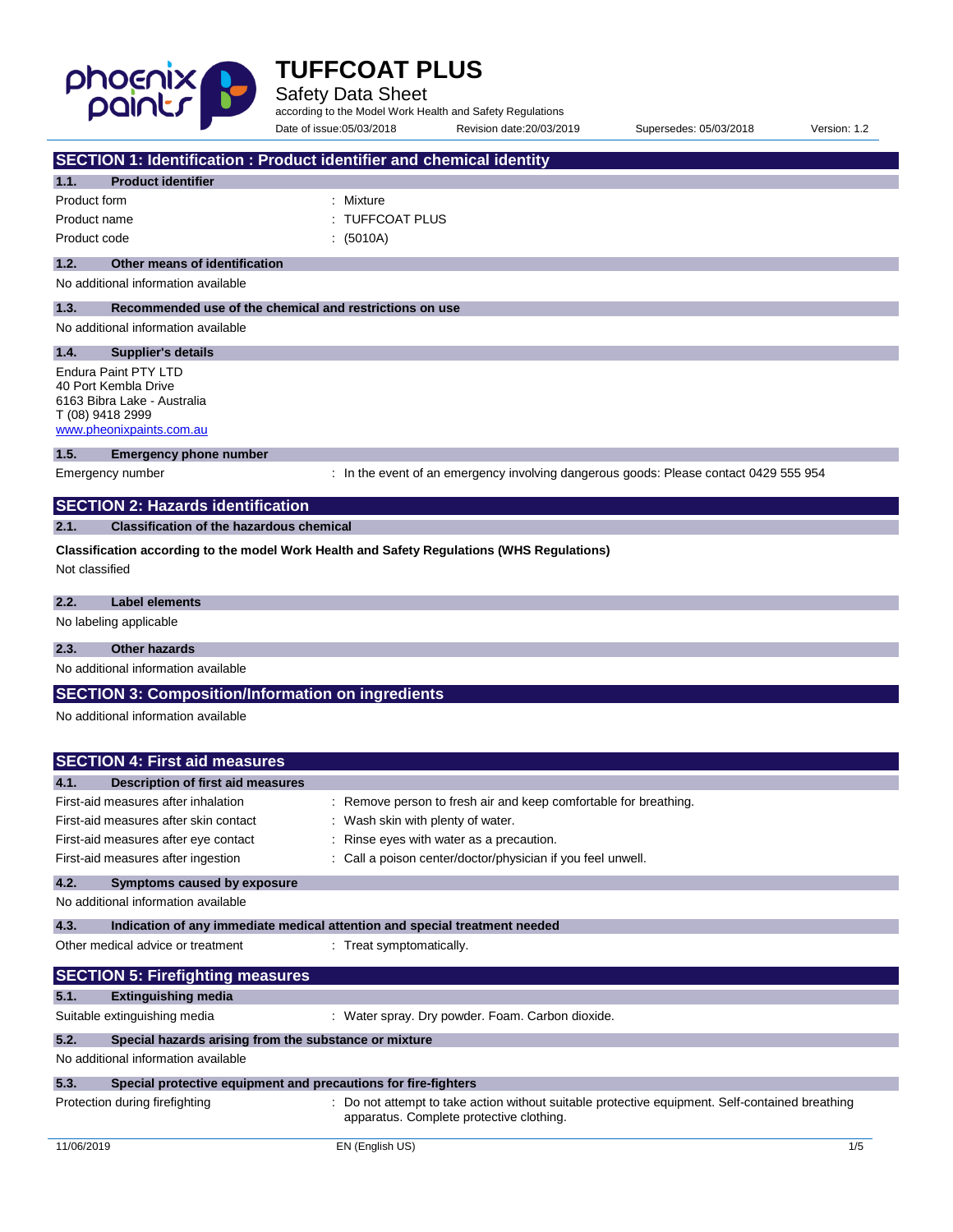### Safety Data Sheet

according to the Model Work Health and Safety Regulations

| <b>SECTION 6: Accidental release measures</b> |                                                                     |  |                                                                                              |
|-----------------------------------------------|---------------------------------------------------------------------|--|----------------------------------------------------------------------------------------------|
| 6.1.                                          | Personal precautions, protective equipment and emergency procedures |  |                                                                                              |
| 6.1.1.                                        | For non-emergency personnel                                         |  |                                                                                              |
|                                               | Emergency procedures                                                |  | : Ventilate spillage area.                                                                   |
| 6.1.2.                                        | For emergency responders                                            |  |                                                                                              |
|                                               | Protective equipment                                                |  | Do not attempt to take action without suitable protective equipment. For further information |
|                                               |                                                                     |  | refer to section 8 Exposure controls/personal protection".                                   |
| 6.2.                                          | <b>Environmental precautions</b>                                    |  |                                                                                              |
|                                               | Avoid release to the environment.                                   |  |                                                                                              |
| 6.3.                                          | Methods and material for containment and cleaning up                |  |                                                                                              |
|                                               | Methods for cleaning up                                             |  | : Take up liquid spill into absorbent material.                                              |
|                                               |                                                                     |  |                                                                                              |
| 7.1.                                          | <b>Precautions for safe handling</b>                                |  | SECTION 7: Handling and storage, including how the chemical may be safely used               |
|                                               | Precautions for safe handling                                       |  | : Ensure good ventilation of the work station. Wear personal protective equipment.           |
|                                               | Hygiene measures                                                    |  | Do not eat, drink or smoke when using this product. Always wash hands after handling the     |
|                                               |                                                                     |  | product.                                                                                     |
| 7.2.                                          | Conditions for safe storage, including any incompatibilities        |  |                                                                                              |
|                                               | Storage conditions                                                  |  | : Store in a well-ventilated place. Keep cool.                                               |
|                                               |                                                                     |  |                                                                                              |
|                                               | <b>SECTION 8: Exposure controls/personal protection</b>             |  |                                                                                              |
| 8.1.                                          | Control parameters - exposure standards                             |  |                                                                                              |
|                                               | <b>Exposure limit values of other components</b>                    |  |                                                                                              |
| 8.2.                                          | <b>Monitoring</b>                                                   |  |                                                                                              |
|                                               | No additional information available                                 |  |                                                                                              |
|                                               |                                                                     |  |                                                                                              |
| 8.3.                                          | Appropriate engineering controls                                    |  |                                                                                              |
|                                               | Appropriate engineering controls                                    |  | : Ensure good ventilation of the work station.                                               |
|                                               |                                                                     |  |                                                                                              |
| 8.4.                                          | Personal protective equipment                                       |  |                                                                                              |
| Hand protection                               |                                                                     |  | : Protective gloves                                                                          |
| Eye protection                                |                                                                     |  | : Safety glasses                                                                             |
|                                               | Skin and body protection                                            |  | : Wear suitable protective clothing                                                          |
|                                               | Respiratory protection                                              |  | : In case of insufficient ventilation, wear suitable respiratory equipment.                  |
|                                               | Environmental exposure controls                                     |  | : Avoid release to the environment.                                                          |
|                                               |                                                                     |  |                                                                                              |
|                                               | 9.1. SECTION 9: Physical and chemical properties                    |  |                                                                                              |
| Physical state                                |                                                                     |  | : Liquid                                                                                     |
| Appearance                                    |                                                                     |  |                                                                                              |
| Color                                         |                                                                     |  | No data available                                                                            |
| Odor                                          |                                                                     |  | No data available                                                                            |
| Odor threshold                                |                                                                     |  | No data available                                                                            |
| pH                                            |                                                                     |  | No data available                                                                            |
|                                               | Relative evaporation rate (butyl acetate=1)                         |  | No data available                                                                            |
|                                               | Melting point / Freezing point                                      |  | Melting point : Not applicable                                                               |

Auto-ignition temperature **interest and the CO** in No data available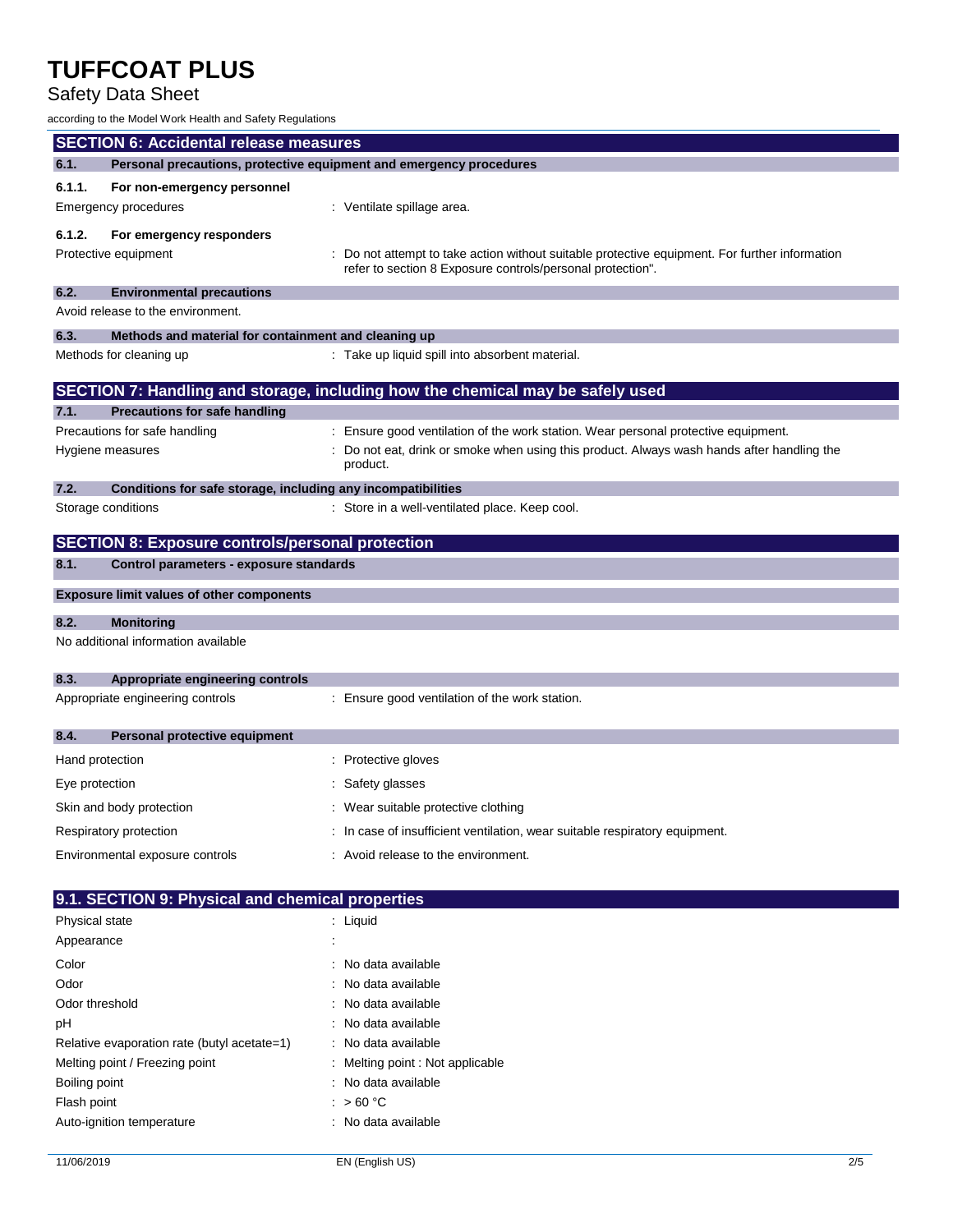#### Safety Data Sheet

according to the Model Work Health and Safety Regulations

| Flammability (solid, gas)                  | : No data available                                                                              |
|--------------------------------------------|--------------------------------------------------------------------------------------------------|
| Vapor pressure                             | : No data available                                                                              |
| Relative density                           | : No data available                                                                              |
| Specific gravity / density                 | : Specific gravity / density : 1.031 g/cm <sup>3</sup>                                           |
| Solubility                                 | : No data available                                                                              |
| Log Pow                                    | : No data available                                                                              |
| Viscosity                                  | : No data available                                                                              |
| <b>Explosive properties</b>                | : No data available                                                                              |
| <b>Explosion limits</b>                    | : No data available                                                                              |
| Minimum ignition energy                    | : No data available                                                                              |
| Fat solubility                             | : No data available                                                                              |
| 10.1. SECTION 10: Stability and reactivity |                                                                                                  |
| Reactivity                                 | : The product is non-reactive under normal conditions of use, storage and transport. The product |

| <b>INGUOLIVILY</b>                 | . The product is non-reactive ander nonnal conditions or doe, storage and transport. The product<br>is non-reactive under normal conditions of use, storage and transport |
|------------------------------------|---------------------------------------------------------------------------------------------------------------------------------------------------------------------------|
| Chemical stability                 | : Stable under normal conditions.                                                                                                                                         |
| Possibility of hazardous reactions | : No dangerous reactions known under normal conditions of use.                                                                                                            |
| Conditions to avoid                | : None under recommended storage and handling conditions (see section 7).                                                                                                 |
| Hazardous decomposition products   | : Under normal conditions of storage and use, hazardous decomposition products should not be<br>produced.                                                                 |

| 11.1. SECTION 11: Toxicological information           |                     |
|-------------------------------------------------------|---------------------|
| Acute toxicity (oral)                                 | : Not classified    |
| Acute toxicity (dermal)                               | Not classified      |
| Acute toxicity (inhalation)                           | Not classified      |
| Skin corrosion/irritation                             | Not classified<br>÷ |
| Serious eye damage/irritation                         | Not classified<br>t |
| Respiratory or skin sensitization                     | Not classified<br>İ |
| Germ cell mutagenicity                                | Not classified<br>t |
| Carcinogenicity                                       | Not classified<br>٠ |
| Reproductive toxicity                                 | Not classified<br>t |
| Specific target organ toxicity – single exposure      | Not classified<br>÷ |
| Specific target organ toxicity – repeated<br>exposure | Not classified<br>÷ |
| Aspiration hazard                                     | : Not classified    |
| <b>TUFFCOAT PLUS</b>                                  |                     |
| Specific gravity / density                            | 1.031 $g/cm3$       |
|                                                       |                     |

### **SECTION 12: Ecological information**

According to the National Code of Practice for the Preparation of Material Safety Data Sheets, Environmental classification information is not mandatory. Information relevant for GHS classification is available on request

| 12.1.<br><b>Ecotoxicity</b>   |                                                                                                                            |
|-------------------------------|----------------------------------------------------------------------------------------------------------------------------|
| Ecology - general             | : The product is not considered harmful to aquatic organisms nor to cause long-term adverse<br>effects in the environment. |
| Aquatic acute                 | : Not classified                                                                                                           |
| Aquatic chronic               | : Not classified                                                                                                           |
| Envirogem AD01(Surfynol AD01) |                                                                                                                            |
| LC50 fish 1                   | 50 mg/l (24 h) Rainbow trout                                                                                               |
| LC50 fish 2                   | 53.2 mg/l Rainbow trout                                                                                                    |
| EC50 Daphnia 1                | $127 \text{ m}$ g/l                                                                                                        |
| ErC50 (algae)                 | $127 \text{ mg/l}$                                                                                                         |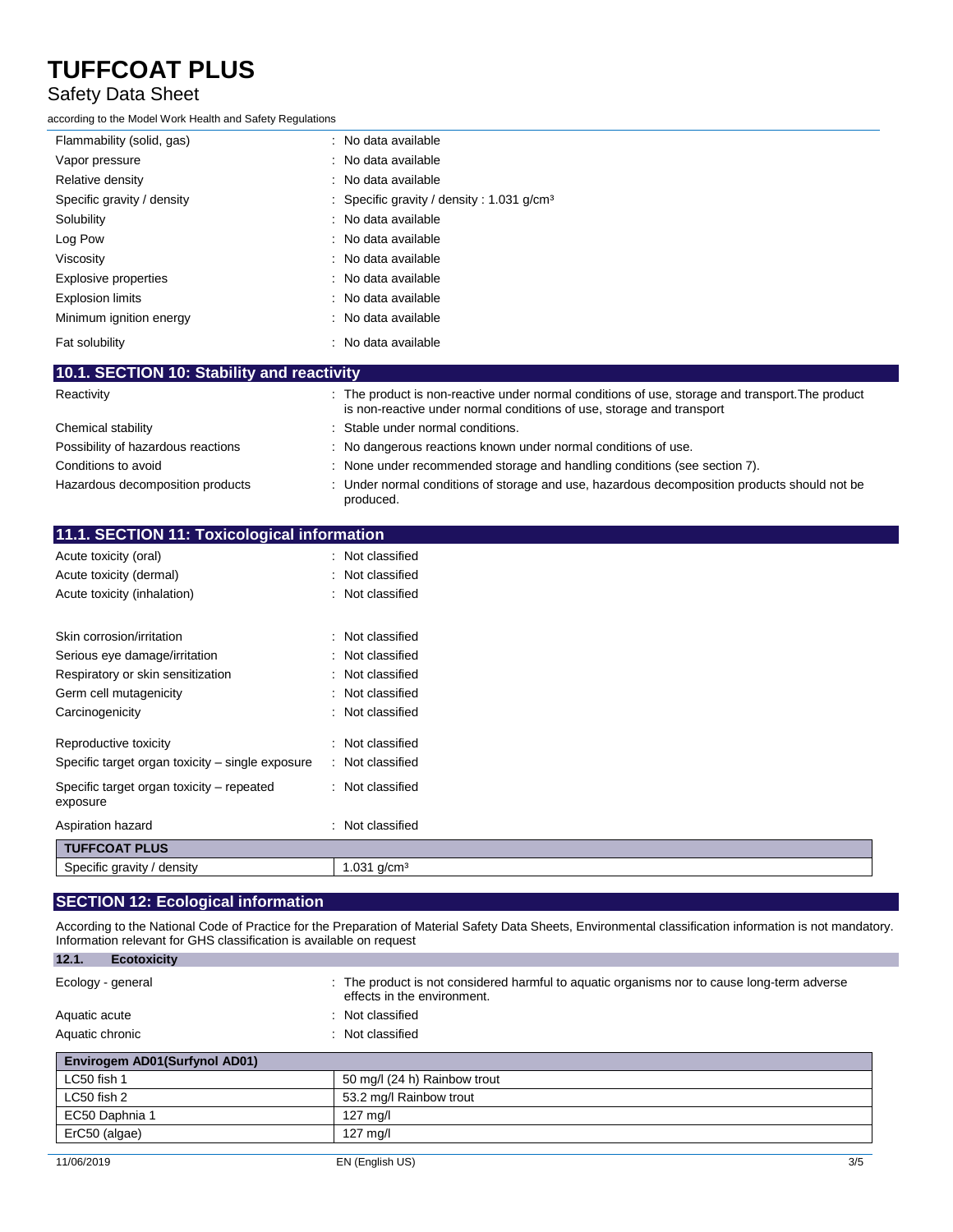### Safety Data Sheet

according to the Model Work Health and Safety Regulations

| Butyl Glycol Ether (111-76-2)                                     |                                                                                                                                                   |
|-------------------------------------------------------------------|---------------------------------------------------------------------------------------------------------------------------------------------------|
| LC50 fish 1                                                       | 1474 ppm (LC50; OECD 203: Fish, Acute Toxicity Test; 96 h; Oncorhynchus mykiss; Static<br>system; Fresh water; Experimental value)                |
| EC50 Daphnia 1                                                    | 1550 mg/l (EC50; OECD 202: Daphnia sp. Acute Immobilisation Test; 48 h; Daphnia magna;<br>Static system; Fresh water; Experimental value)         |
| Log Pow                                                           | 0.81 (Test data; 20 °C)                                                                                                                           |
| Threshold limit algae 1                                           | 911 mg/l (EC50; OECD 201: Alga, Growth Inhibition Test; 72 h; Pseudokirchneriella<br>subcapitata; Static system; Fresh water; Experimental value) |
| Threshold limit algae 2                                           | 88 mg/l (NOEC; OECD 201: Alga, Growth Inhibition Test; 72 h; Pseudokirchneriella<br>subcapitata; Static system; Fresh water; Experimental value)  |
| 12.2.<br><b>Persistence and degradability</b>                     |                                                                                                                                                   |
| No additional information available                               |                                                                                                                                                   |
| 12.3.<br><b>Bioaccumulative potential</b>                         |                                                                                                                                                   |
| No additional information available                               |                                                                                                                                                   |
| 12.4.<br><b>Mobility in soil</b>                                  |                                                                                                                                                   |
| No additional information available                               |                                                                                                                                                   |
|                                                                   |                                                                                                                                                   |
| 12.5.<br>Other adverse effects                                    |                                                                                                                                                   |
| Ozone                                                             | : Not classified                                                                                                                                  |
| Other adverse effects                                             | : No additional information available                                                                                                             |
| <b>TUFFCOAT PLUS</b>                                              |                                                                                                                                                   |
| Fluorinated greenhouse gases                                      | False                                                                                                                                             |
|                                                                   |                                                                                                                                                   |
| <b>SECTION 13: Disposal considerations</b>                        |                                                                                                                                                   |
| Waste treatment methods                                           | : Dispose of contents/container in accordance with licensed collector's sorting instructions.                                                     |
| <b>SECTION 14: Transport information</b>                          |                                                                                                                                                   |
| 14.1.<br><b>UN number</b>                                         |                                                                                                                                                   |
| Not regulated for transport                                       |                                                                                                                                                   |
|                                                                   |                                                                                                                                                   |
|                                                                   |                                                                                                                                                   |
| 14.2.<br><b>Proper Shipping Name - Addition</b><br>Not applicable |                                                                                                                                                   |
| 14.3.<br><b>Transport hazard class(es)</b>                        |                                                                                                                                                   |
| <b>ADG</b>                                                        |                                                                                                                                                   |
| Transport hazard class(es) (ADG)                                  | : Not applicable                                                                                                                                  |
|                                                                   |                                                                                                                                                   |
| <b>IMDG</b>                                                       |                                                                                                                                                   |
| Transport hazard class(es) (IMDG)                                 | : Not applicable                                                                                                                                  |
|                                                                   |                                                                                                                                                   |
| <b>IATA</b>                                                       |                                                                                                                                                   |
| Transport hazard class(es) (IATA)                                 | : Not applicable                                                                                                                                  |
|                                                                   |                                                                                                                                                   |
| 14.4.<br><b>Packing group</b>                                     |                                                                                                                                                   |
| Packing group (ADG)                                               | : Not applicable                                                                                                                                  |
| Packing group (IMDG)                                              | : Not applicable                                                                                                                                  |
| Packing group (IATA)                                              | : Not applicable                                                                                                                                  |
| 14.5.<br><b>Environmental hazards</b>                             |                                                                                                                                                   |
| Marine pollutant                                                  | : No                                                                                                                                              |
| 14.6.<br>Special precautions for user                             |                                                                                                                                                   |
| Specific storage requirement                                      | : No data available                                                                                                                               |
| Shock sensitivity                                                 | : No data available                                                                                                                               |